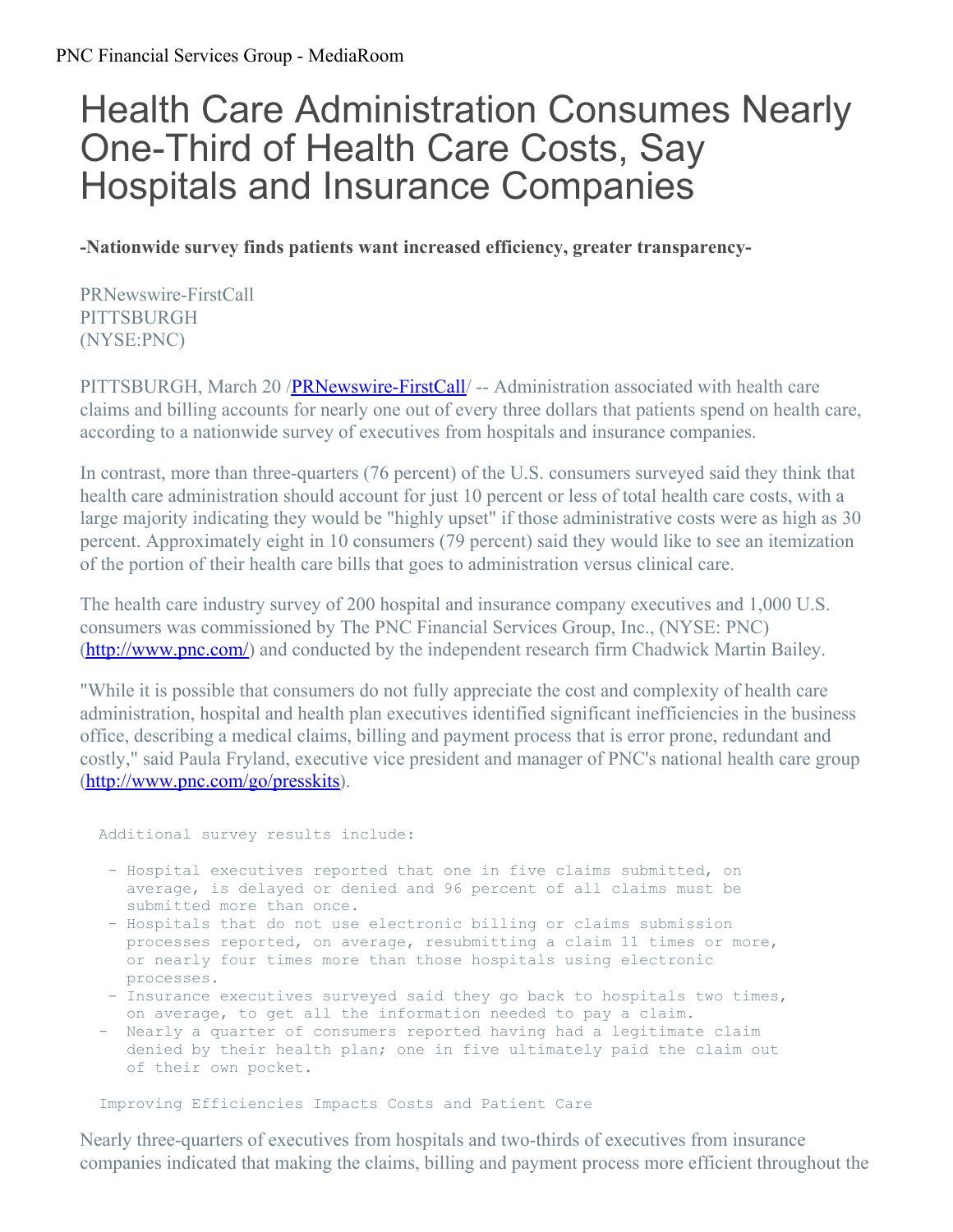health care system would help slow the rising cost of health care in the U.S. Similarly, nearly threequarters of consumers (72 percent) agreed. Additional findings include:

- When asked how much could be saved annually if they had a more efficient claims, billing and payment process, one-third of hospital and health plan executives both said their organizations could save at least \$1 million a year.
- The benefit of automated processes most often cited by insurance executives was that claims processing time significantly reduced, and 63 percent said that customer satisfaction had improved.
- When asked where the cost savings would be applied, the area most often cited by hospital executives was "reinvested in improving patient care."

Health Care Consumerism and Transparency

"Health care consumerism is an emerging trend that transfers more decisions regarding health care choices, as well as responsibility for payments, back to the patient," said Fryland. "The survey supports that this growing trend will result in consumers seeking more information about their health care costs. And, both hospital and insurance executives agreed that the demand for transparency will focus on administrative overhead costs that will ultimately root out inefficiencies."

In addition, the survey findings include:

- Nearly three-quarters of hospital executives surveyed (72 percent) expect high deductible health plans, which require consumers to pay more upfront costs for care out of their own pockets, to add another layer of complexity to the claims, billing and payment process.
- More than half (58 percent) of consumers said that knowing what hospitals or doctors charge for treatment and what insurers are paying for their services would influence where they seek care.
- A majority of consumers (83 percent), hospitals (77 percent) and insurance executives (60 percent) responded that insurance companies should disclose what they reimburse for medical services.

Survey Methodology

The PNC e-Health Study was conducted by the independent research firm, Chadwick Martin Bailey, based in Boston, Massachusetts. The study was based on telephone interviews conducted with 150 executives from U.S. hospitals or health systems, 50 executives from insurance organizations and an online survey of 1,000 U.S. consumers. The survey was completed in February 2007. A PNC e-Health Study media kit containing survey highlights and background information is available through PNC's website at <http://www.pnc.com/go/presskits>.

For over a decade, PNC has been helping health care providers and insurers re-engineer workflows and reduce the costs associated with handling massive volumes of monthly transactions. PNC currently processes about 3.5 million health care transactions per month for more than 500 hospitals through established connectivity between hospitals, physician groups, pharmacies and their respective payers nationwide.

The PNC Financial Services Group, Inc. [\(http://www.pnc.com/](http://www.pnc.com/)) is one of the nation's largest diversified financial services organizations providing consumer and business banking; specialized services for corporations and government entities, including corporate banking, real estate finance and asset-based lending; wealth management; asset management and global fund services.

SOURCE: The PNC Financial Services Group, Inc.